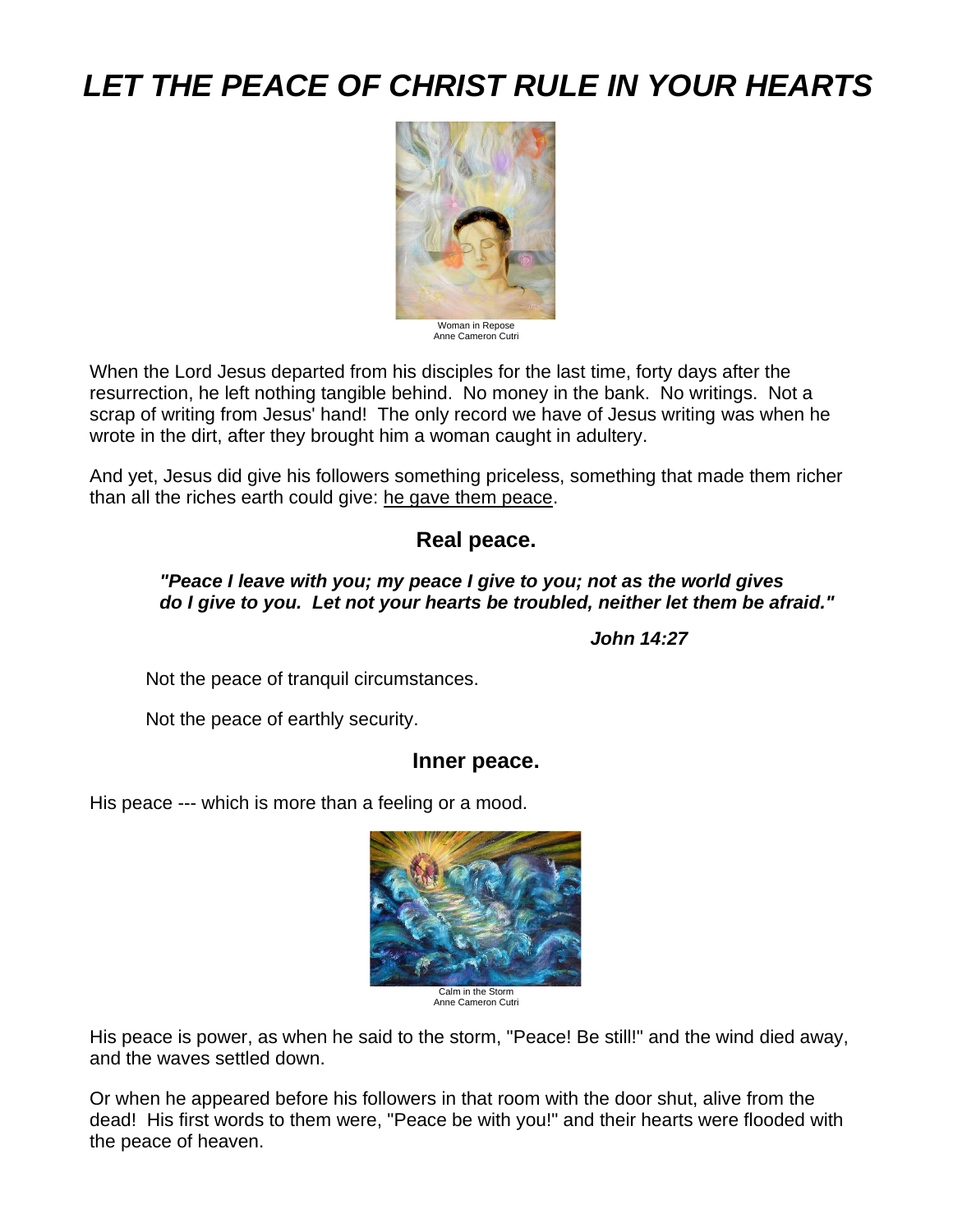## *"Peace I leave with you; my peace I give to you; not as the world gives do I give to you."*

But why is it that so many people who claim to follow Jesus don't seem to have that peace?

Instead of peace within, we have worry, anxiety, resentment, fear, anger, self-pity.

I'm not talking about people out there who have never tasted God's mercy, who have never met the Lord of Peace. I'm talking about believers who are trying to walk the walk. Who share in the word. Who commune with the Master in the bread and wine.

What happened to this promise?

Where did it go?

Why isn't his peace flooding our lives with the power of heaven?

Why isn't it putting us to sleep at night and waking us to the new day with joy each morning?

This peace, which the Lord Jesus gives to all his disciples, including us, is not like a tranquilizer that gets into your blood stream and quiets you down. It's not Yoga Peace, or Soft Music Peace. It's not a mental state achieved through meditation and breathing exercises.

The peace we're talking about comes from another world. From heaven.

#### **It's his peace.**

This supernatural peace, which held the early believers through all their storms and trials, is a gift, a gift which we can have even now. A gift which we can keep for the rest of our lives.

Here's how this gift becomes ours. It requires our cooperation in three steps.

It's a rhythm we develop like walking or breathing.

- **1. You receive it.**
- **2. You let it rule.**
- **3. You give it away**.

Receive it. Let it rule. Give it away. Continuously. **Receive it.**

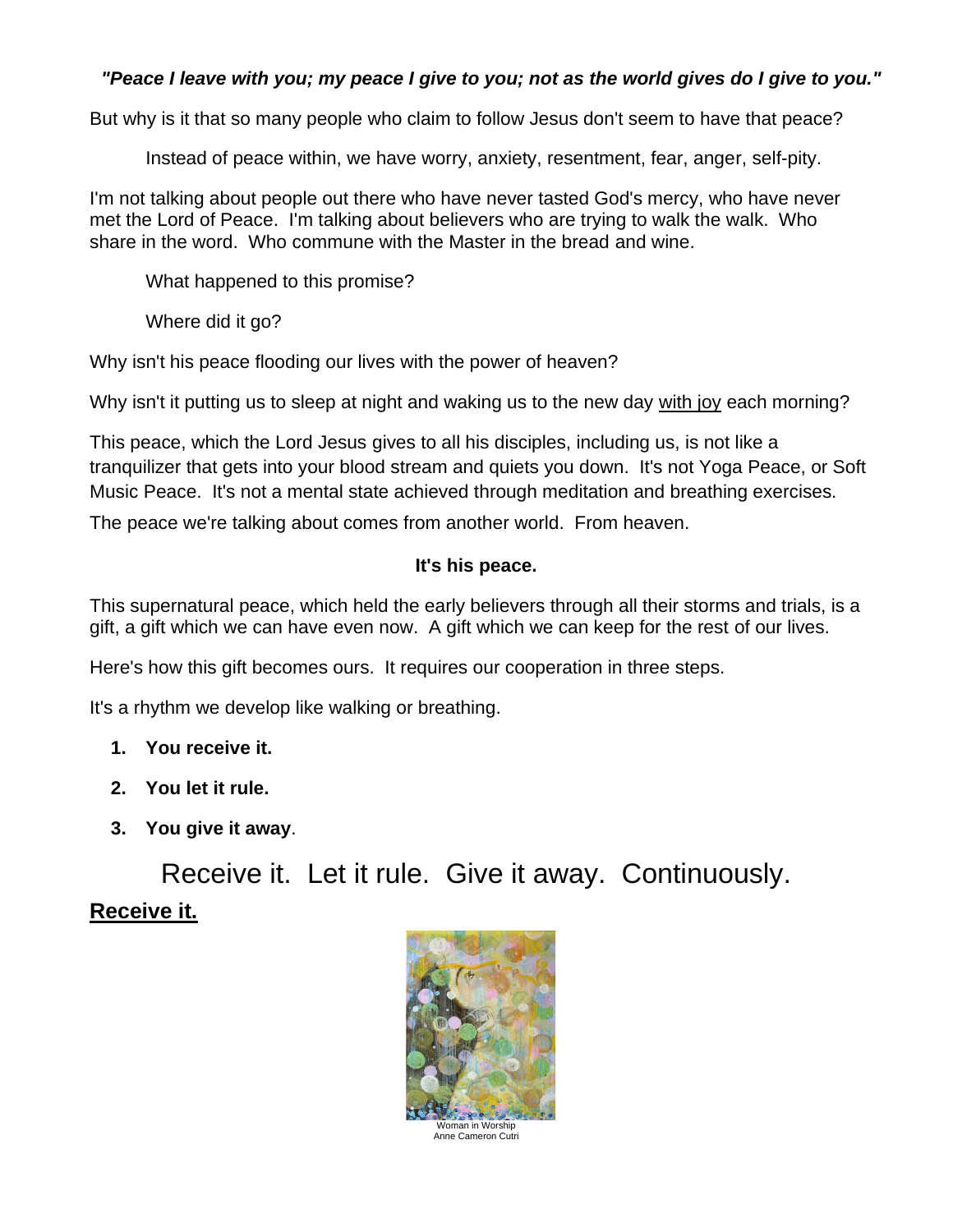#### *"Peace I leave with you; my peace I give to you; not as the world gives do I give to you. Let not your hearts be troubled, neither let them be afraid."*

The Lord Jesus lives in those words.

When we take those words into our hearts, he comes with them, and so does his peace.

Now we begin to breathe them in, just like we breathe the air. Until it becomes second nature. Until it becomes as natural to us as breathing.

*"Thank you, Lord Jesus, for the gift of peace. I open my heart to continually receive it, as I walk through the turmoil of this world. Just as I keep drinking in the air to stay alive, I keep drinking in your peace to stay alive."*

### **Let it rule.**

*And let the peace of Christ rule in your hearts, to which you were called in the one Body.*



*Colossians 3:15*

We have two choices: our hearts can be ruled by this world's anxiety or by the Lord's peace.

I can be in a tizzy all the time, wondering what's going to happen next….how I'm going to beat the odds….how I'm going to survive the rat race; or I can let the Lord's peace rule me, trusting his peace to show me the way.

Here's how his peace rules us, if we allow it to:

Every time I start walking down a vanity side-track, his peace disappears. But when I turn and come back to where I know I need to be, his peace returns.

Every time I start bad mouthing someone, his peace disappears. When I repent and get things right, his peace returns.

When I walk around with an attitude against my brother, or when I pass judgment on my sister, I lose his peace. I know what I have to do to get it back.

So when I'm tempted to open my mouth and say something that I know will drive it away, I say to myself, "It's not worth it. I think I'll just keep my mouth shut."

When I'm inclined to walk down a path which I know is shrouded in shadows, I say to myself, "It's not worth it. I think I'll stay on this path."

What a difference it makes, when I allow the peace of the Lord to rule my heart!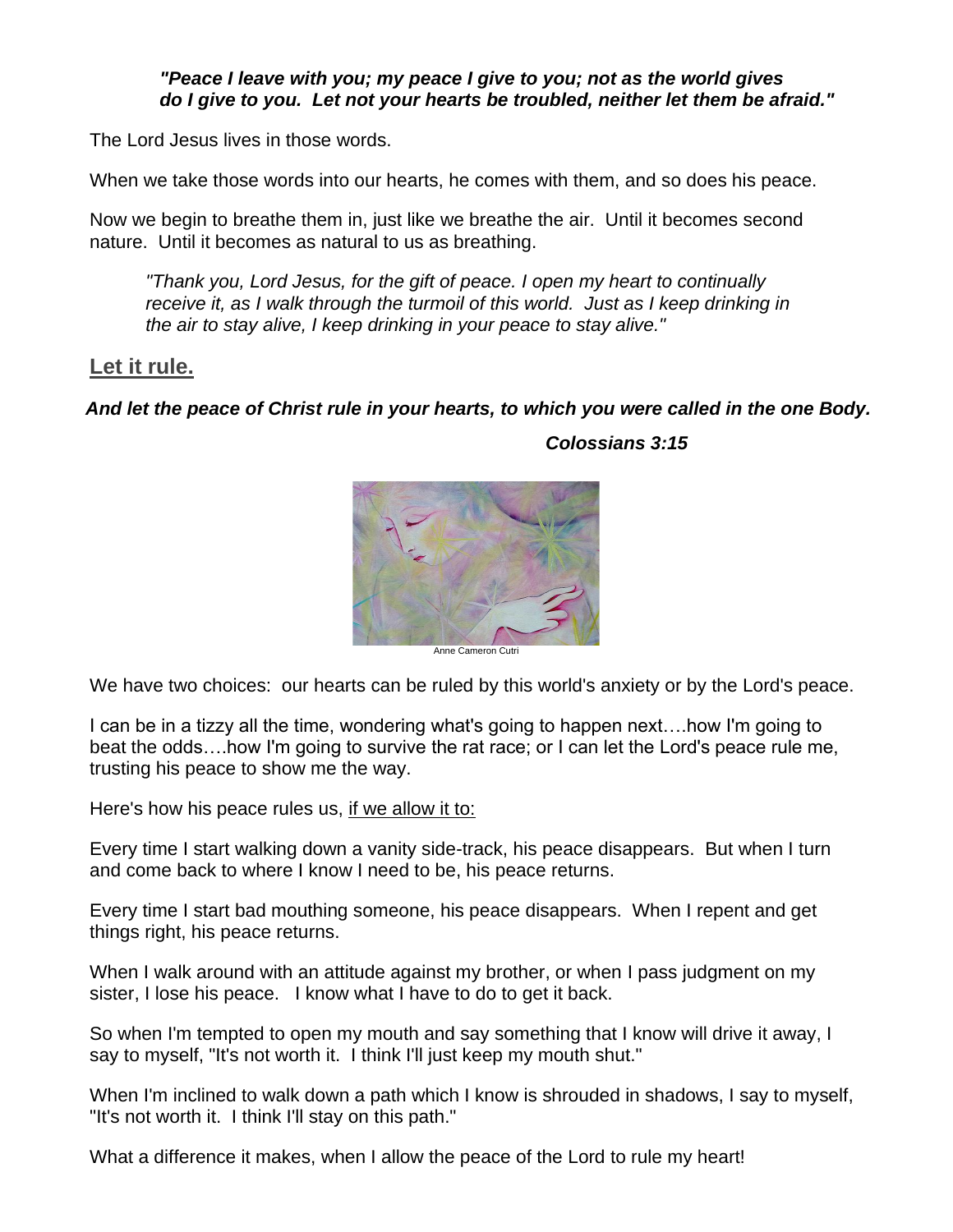# **Give it away.**

### *And let the peace of Christ rule in your hearts, to which you were called in the one Body.*

In the Body is where we learn to give it away.

And the more we give it away, the more we have it.

The less we give it away, the less we have it.

If we don't give it away, we lose it.

It has to be more than a liturgical ritual, "Peace be with you," as we move around our fellowships uttering these awesome words as if they were a

password in our secret club.

# **It's got to be a genuine gift of peace from my heart to yours.**

# **Holy peace. The peace of Christ!**

Of course I cannot give it to you, unless I'm at peace with you. Nor can I bring the peace of Christ into the fellowship and give it away, unless my heart is at peace with everyone here.

## **No grudges. No resentments. No attitudes.**

Forbearance. Forgiveness. Mercy, ruling my heart toward everybody --- no exceptions!

If my heart is truly at peace with you…

I can give Christ's peace to you, whether I say the words, pray them or think them.

The peace which passes all understanding flows out of my heart into yours….and from your heart into mine.

And the more we give it away, the more we have, until our fellowships overflow with peace.

Until the peace of the Lord Jesus fills our gathering places and spills out into the streets that surround them.

# **The more we give it away, the more we have it.**

*"Peace I leave with you; my peace I give to you; not as the world gives do I give to you. Let not your hearts be troubled, neither let them be afraid."*